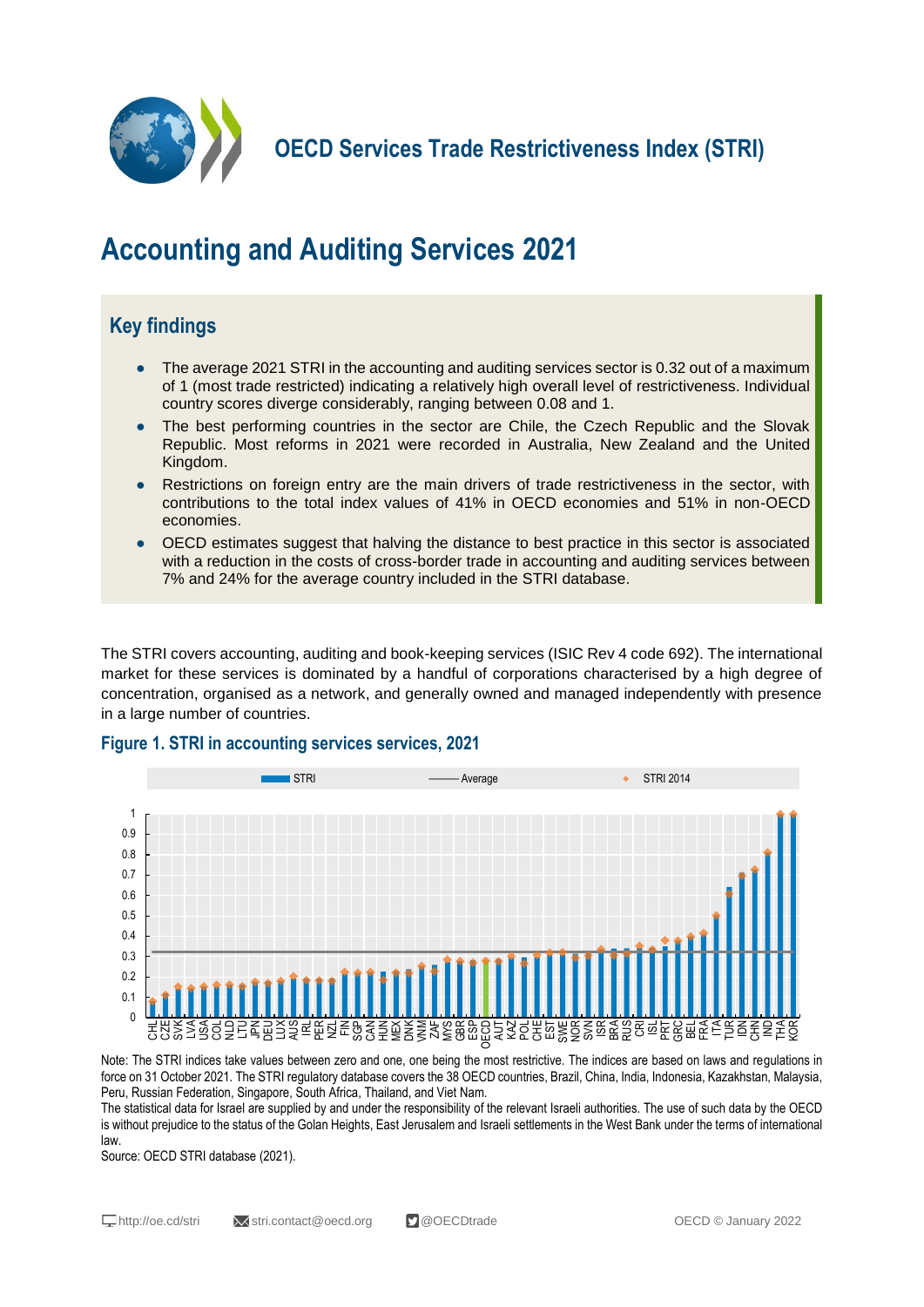The 2021 STRI in the accounting and auditing services sector range between 0.08 and 1, with a sample average of 0.32 (Figure 1). There are 33 countries below and 17 countries above the average. The best performing countries in the sector are Chile, the Czech Republic and the Slovak Republic.

The requirements for obtaining a license to practice and the activities reserved for licensed professionals largely define market access for foreign suppliers. In cases where only nationals can obtain a license and a license is required to practice and to hold shares in auditing or accounting firms, market access for foreign suppliers is very limited. When these apply to both accounting and auditing services, and are coupled with non-availability of temporary licensing as an additional channel for entry into the market, the sector is completely closed. This is the case for the two countries in the sample that have a score of one.

Several countries introduced regulatory changes affecting the STRIs in 2021 and more so since 2014 (Figure 2). In 2021, the STRIs in this sector saw the biggest changes in the Russian Federation (2%), the United Kingdom (-4%), New Zealand (-4%) and Australia (-5%). Since 2014, on the one hand, we have observed countries that became more restrictive over the years such as Hungary (22%), South Africa (14%) and Poland (11%). On the other hand, progressive liberalisations over the years were identified in countries such as Australia (-6%), the Slovak Republic (-7%), and Portugal (-8%).



### **Figure 2. Change since 2014 and change in the last year, by country**

Note: Selection criteria for Panel A was based on largest absolute changes since 2020. Panel B selection is the three largest increases, and the three largest decreases in the STRI since 2014.

Source: OECD STRI database (2021).

**2**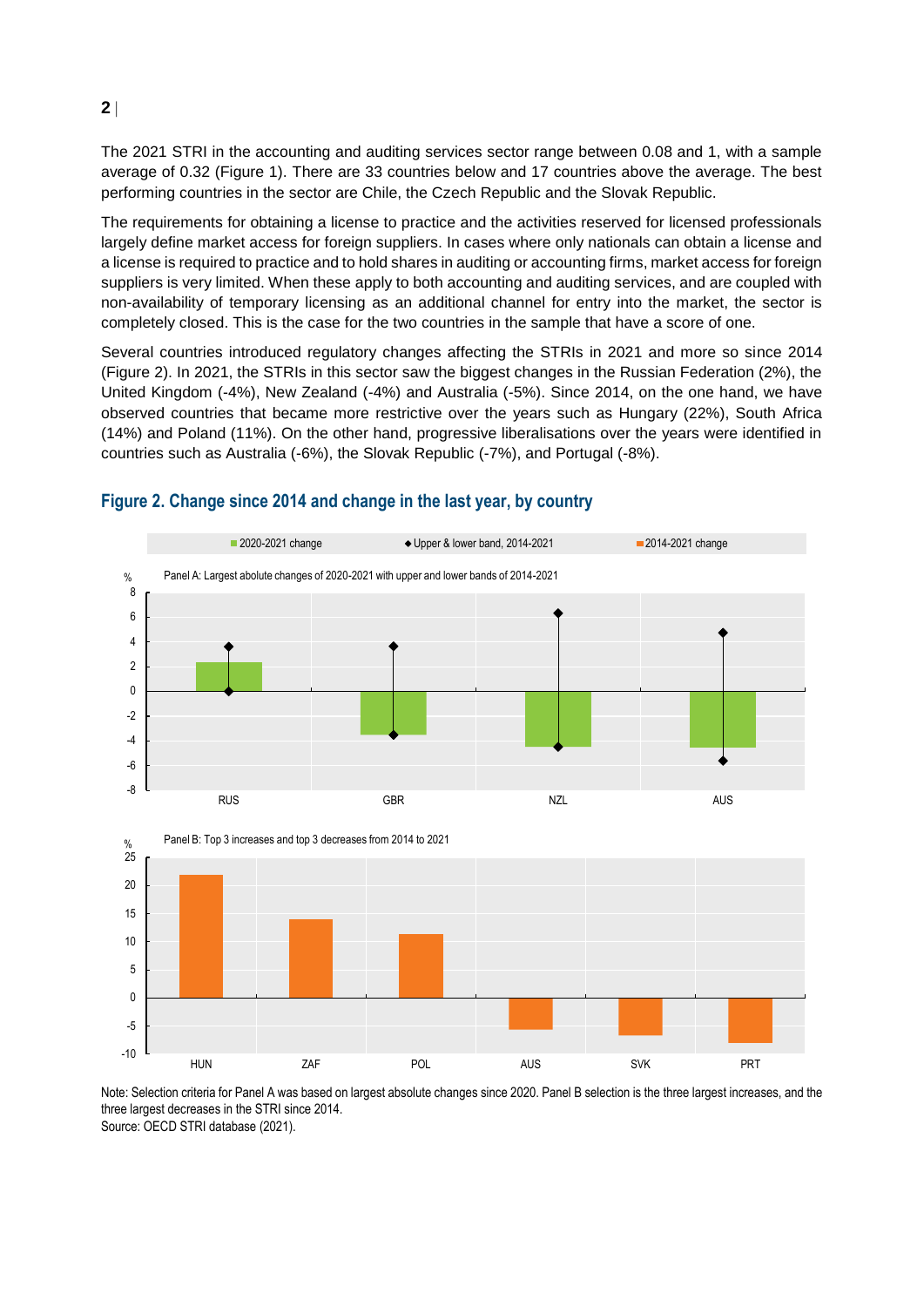### **Figure 3. STRI policy areas for accounting and auditing services by OECD and non-OECD economies, 2021**



Source: OECD STRI database (2021).

The measures in the STRI database are organised under five policy areas (Figure 3). Restrictions on foreign entry include barriers related to establishing and operating companies such as foreign equity limits or requirements on board of directors and cross-border data flows. Restrictions on the movement of people cover barriers that affect the temporary entry of foreign services providers through quotas, labour market tests and short durations of stay. Other discriminatory measures include discrimination of foreign services suppliers as far as taxes, subsidies and public procurement are concerned. Barriers to competition include information on anti-trust policy, government ownership of major firms and the extent to which governmentowned enterprises are exempt from competition laws. Regulatory transparency includes information on consultations and dissemination prior to laws and regulations entering into force. It also records information on obtaining a license or a visa. In this sector, barriers related to Restrictions on foreign entry are most prominent and amount to 41% in OECD economies and 51% in non-OECD economies.

Table 1 lists the most common restrictions identified in each policy area. Under restrictions on foreign entry, foreign equity limits are rarely used in both accounting and auditing services. Yet, many countries restrict the firms' ownership to locally-qualified professionals, particularly in auditing services. Ownership restrictions are often coupled with requirements that the majority of the board (or equity partners in the case of partnerships) and the manager of auditing firms must be locally qualified. Commercial presence is required to provide cross-border auditing services in 26 countries. Accounting and auditing services are skilled labour intensive and subject to licensing in a number of countries. For instance, auditing is subject to a license requirement almost everywhere. Under restrictions to the movement of people, common limitations include nationality and domicile requirements to practice, and the absence of a temporary licensing system for auditing services. Local examinations for foreign professionals are also prominent in auditing services. Under other discriminatory measures, barriers related to accessing public procurement markets for foreign tenderers remain the most common challenge. Under barriers to competition, minimum capital requirements are common as well as restrictions on advertising which is often subject to specific regulation and conditions for auditing services. Government recommendations for auditors' fee exist in seven countries while in other seven countries fees are regulated. Under barriers related to regulatory transparency, procedural hurdles related to business visas are the most common challenges in this sector. In addition, the public consultation process for new legislative instruments falls short of best practice in 14 countries and the time prior to the entry into force of new laws is considered short in ten countries.